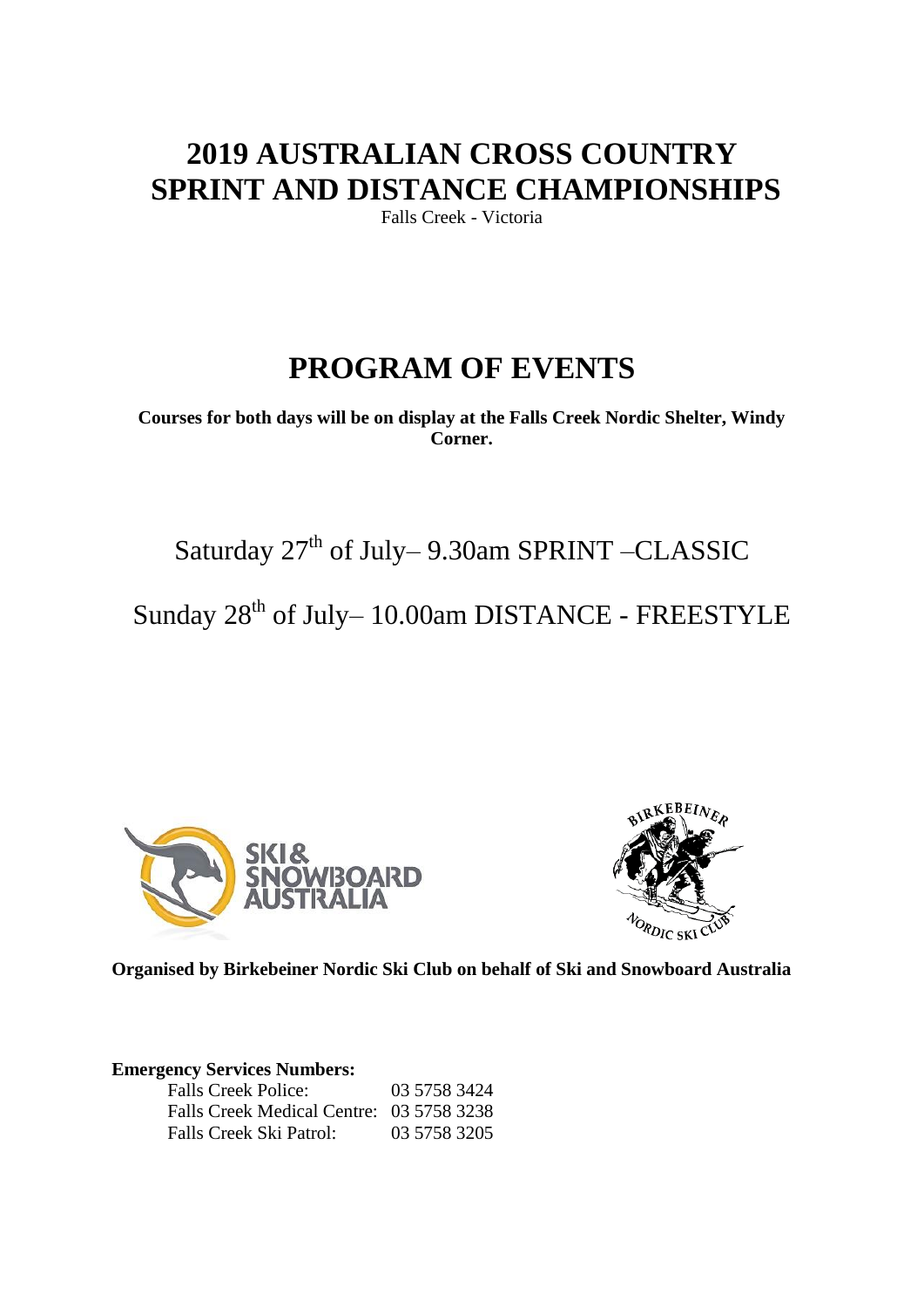### **Organizing Committee:**

| Ronice Goebel                             |
|-------------------------------------------|
| Ann Bellingham                            |
| <b>Andrew Walker</b>                      |
| Michal Trnka                              |
| Tony Keeble (Sat) / Roger Blackwell (Sun) |
| Ewan Silvester                            |
| <b>Ben Derrick and Sandra Paul</b>        |
|                                           |

### **Jury:** TD, Assistant TD, Chief of Competition

#### **Responsibilities of the competitors**

343.1 In all training and competition situations the athlete must act with due care taking into account the course conditions, visibility and competitor congestion.

343.2 In all training and competition situations the athletes must always ski in the competition course direction 343.4 The competitor is responsible for arriving at the start and starting at the correct time.

343.6 Competitors must follow the marked course in correct sequence from start to finish and must pass all control points. 343.8.1. In classical technique competitions, the maximum pole length must not exceed 83% of the competitor's body height. In free technique competitions, the maximum pole length must not exceed 100% of the competitor's height. The body height is measured with ski boots on from a flat surface, to the top of the uncovered head. The pole length is measured from the bottom of the pole to the highest attachment of the strap. All measurements will be rounded to the nearest centimetre as follows: less than 0.5 cm will be rounded down and 0.5 cm and above will be rounded up. 343.9 In all competitions obstruction is not allowed. This behaviour is defined as deliberately impeding, blocking, charging or pushing any competitor with any part of the body or ski equipment.

343.10.1 During an interval start competition a competitor who is being overtaken must give way on the first demand. 343.10.2 For all other competitions, when overtaking occurs, competitors must not cause any obstruction. The responsibility for a correct passing without obstruction is on the overtaking skier. The overtaking skier must have his/her skis in front of the skis of the overtaken skier before skiing his/her best line.

343.11 Once the competitors enter a zone where corridors are marked they must remain in their chosen corridor unless they are overtaking another competitor in the same corridor.

343.12.1 In all competitions poles may be changed. Pole exchange is only allowed in the case that a pole is broken or damaged. In classical technique competitions, if both poles are exchanged, they must comply with ICR 343.8.1. It is however permitted to exchange poles in equipment exchange boxes during ski exchange in skiathlon competitions. 343.12.2 Skis may be changed only if: 1. A ski or binding is broken or damaged. The equipment failure must be proven to the Jury after the competition. 2. Equipment exchange boxes are in place at the competition.

343.12.3 In the case of any ski exchange, the competitor must do it outside of the track without help from any other person

343.12.6 Waxing, scraping or cleaning of the competitor's skis during the competition are forbidden. Exception: In classical technique competitions competitors may scrape their skis to remove snow and ice, and add wax if necessary.

### **Officials and Others during the Competition**

344.1 If required, the TD will issue special regulations for officials, media and service people and any other noncompetitors, to ensure order on the course, in the stadium and in the team preparation area before, during and after the competition.

344.2 For order and control on the courses the following principles apply: • from 5 minutes before the start until the time the course closers have passed, all officials, coaches, non-competitors and other accredited persons, are not permitted to ski on the course. During the competition, these persons must take fixed locations beside the course and must stand without skis on. • while giving intermediate times and information to competitors, officials, coaches and others are not allowed to run more than 30 meters beside the competitors.

#### **Classic Technique**

310.2.1 The Jury *may ban or enforce* the use of specific techniques on marked sections of the course.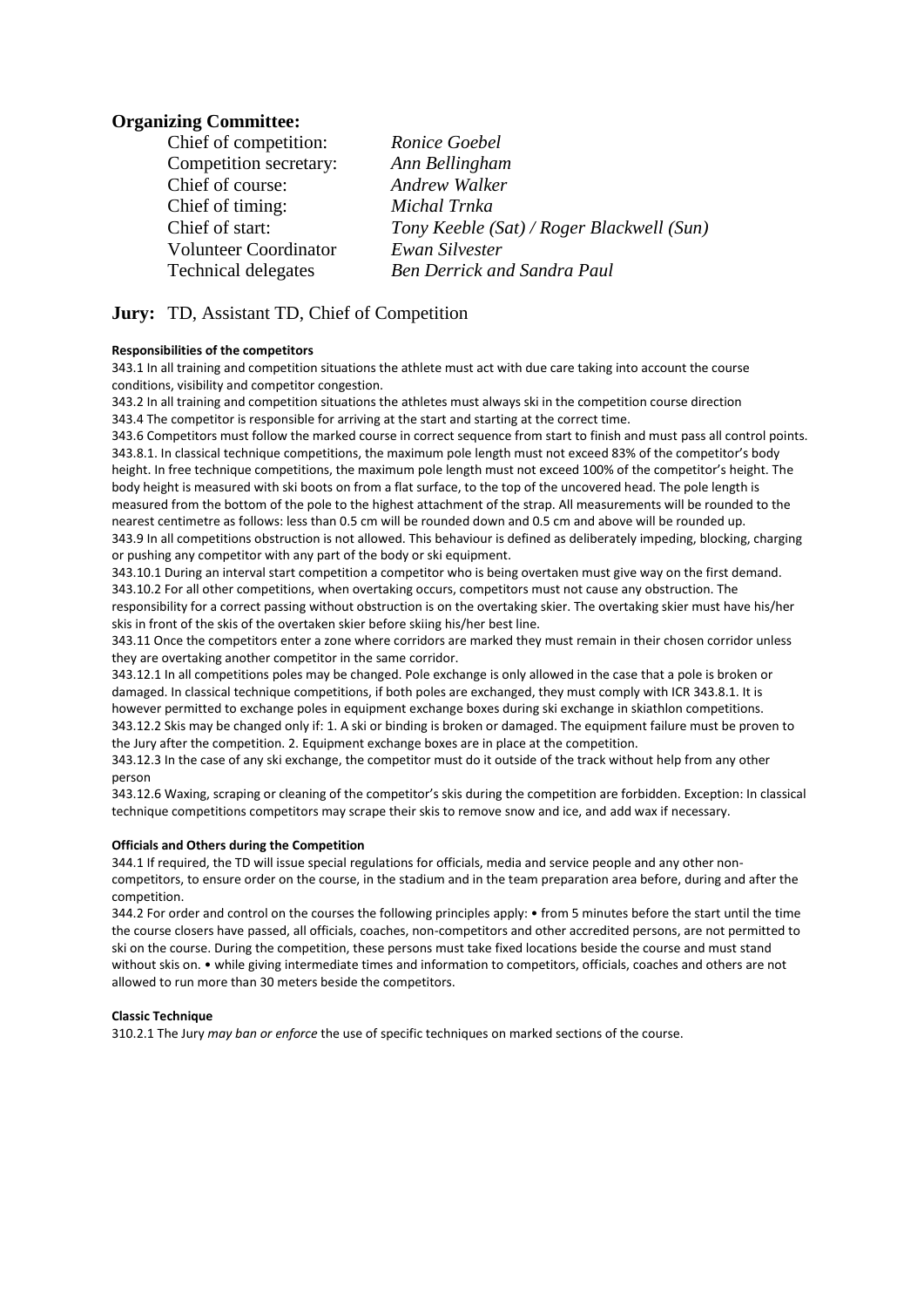# **EVENT PROGRAM**

# **Friday July 26**

9:00-10:30 Official Training Classic Sprint 15:30-16:00 Captains Meeting @ BNSC Clubhouse

# **Saturday July 27**

9:30 Start qualification Classic Sprint 11:00 Start finals Classic Sprint 13:00 Prize ceremony @ Nordic Bowl 15:00-16:00 Official Training 10/15km Freestyle No captains meeting will be held on Saturday

# **Sunday July 28**

- 10:00 Start Women 10km Freestyle
- 10:45 Start Men 15km Freestyle
- 12:30 Prize ceremony @ Nordic Bowl

Link to results:

Sprint - https://alpinetiming.com.au/r114 Distance – https://alpinetiming.com.au/r115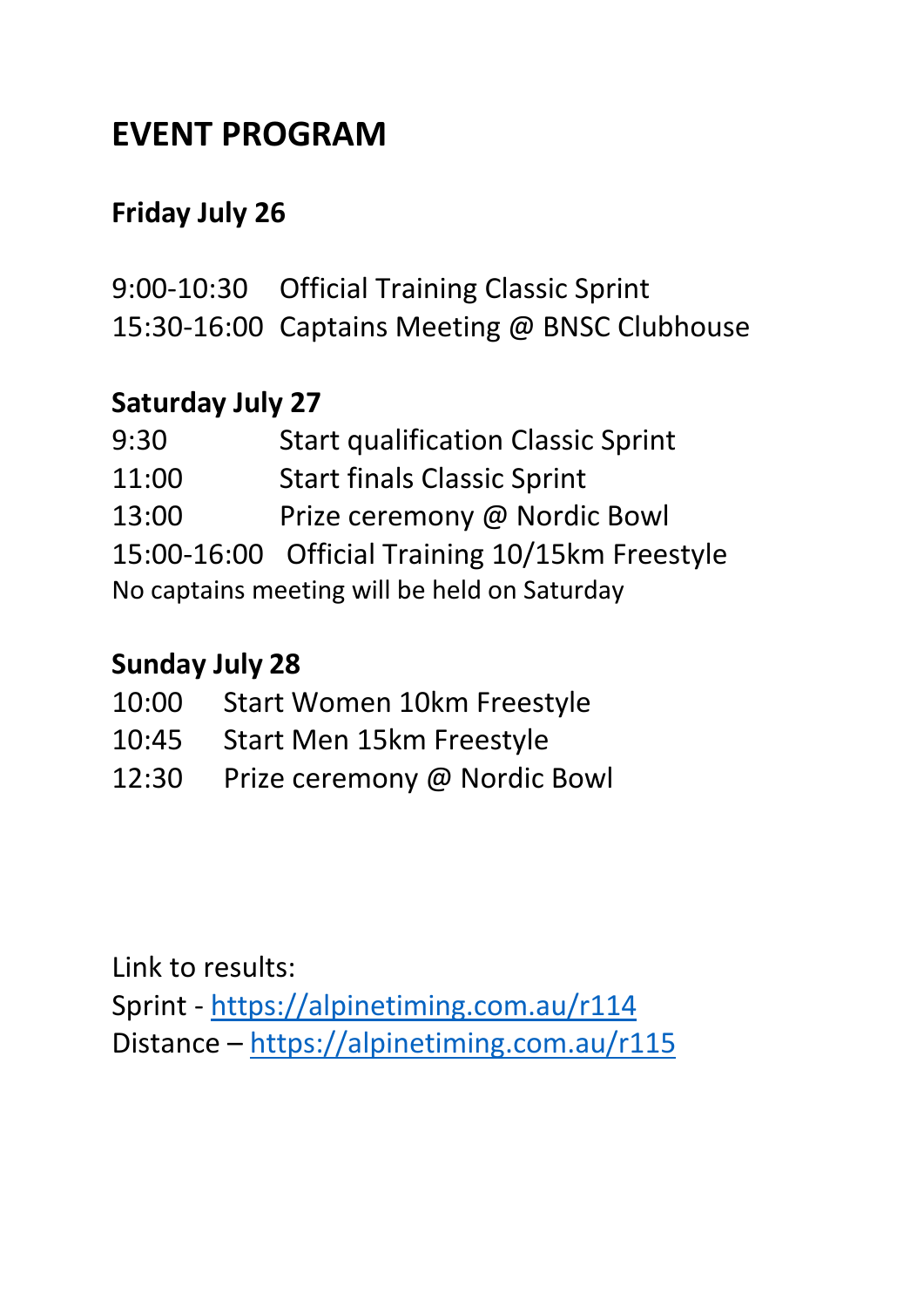# **CLASSIC SPRINT 2019 Falls Creek**

### **Saturday 27th of July**

- **Times for heats are approximate only and heats may change depending on entry numbers.**
- **It is the athlete's responsibility to be at the start near the time.**
- **Top 16 are automatic entry to the finals.**
- **Ranking finals will be held if required.**
- **B finals will be held to determine Australian Championship medals if required**
- **Please return your bib after the time trial but retain your chip for the heats.**
- **You will be issued a seeding bib for the heats.**
- 8:30 Course open for training
- 9:25 Course closed
- 9:30 Start qualification

## 9:50 approx. Course open after qualification is finished

10:30 Bib distribution for finals

## Quarter Finals

11:00 Quarter Final 1 – Women Quarter Final 2 – Women Quarter Final 3 – Women Quarter Final 4 – Women Quarter Final 1 – Men Quarter Final 2 – Men Quarter Final 3 – Men Quarter Final 4 – Men

## Semi Finals

 $11:30$  Semi-Final  $1 - W$ omen Semi-Final 2 – Women Semi-Final 1 – Men Semi-Final 2 – Men

## Finals

- 11:45 B-Final Men (if required)
- 11:50 A-Final Women
- $11:55$  A-Final Men
- 13:00 Prize ceremony
- 15:00-16:00 Official Training 5/10km Freestyle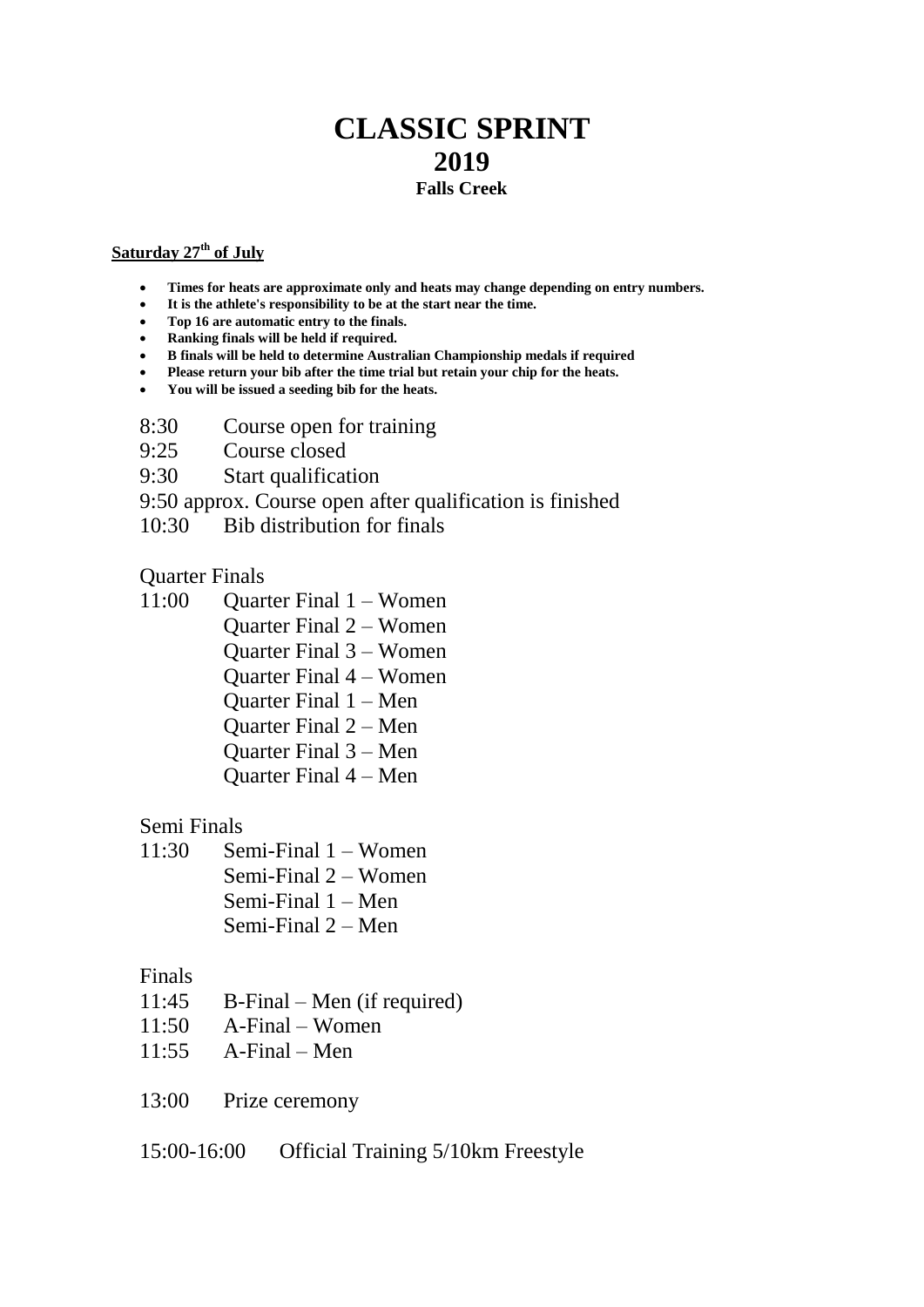| Start time | Bib No.        | Name           |                | <b>DoB</b> |
|------------|----------------|----------------|----------------|------------|
|            |                | <b>FEMALE</b>  |                |            |
| 9:30:15    | 1              | Paul           | Katerina       | 1996       |
| 9:30:30    | $\overline{2}$ | Wright         | Casey          | 1994       |
| 9:30:45    | 3              | Jackson        | Ella           | 1997       |
| 9:31:00    | 4              | Watson         | Aimee          | 1987       |
| 9:31:15    | 5              | Slattery       | Sarah          | 1988       |
| 9:31:30    | 6              | Lie            | Ellen Sohol    | 1994       |
| 9:31:45    | 7              | Price          | Hannah         | 2001       |
| 9:32:00    | 8              | Duffy          | Maysen         | 2001       |
| 9:32:15    | 9              | Oldis          | <b>Brianna</b> | 2001       |
| 9:32:30    | 10             | Evans          | Zana           | 2004       |
| 9:32:45    | 11             | Murnane        | Lily           | 2003       |
| 9:33:00    | 12             | Thompson       | Margeaux       | 1993       |
| 9:33:15    | 13             | Hooker         | Maddie         | 2005       |
| 9:33:30    | 14             | Trnka          | Anna           | 1994       |
| 9:33:45    | 15             | Pammer         | Leila          | 2002       |
| 9:34:00    | 16             | Zwar           | India          | 2003       |
| 9:34:15    | 17             | Laajoki        | Heli           | 2005       |
| 9:34:30    | 18             | Smith          | Nicola         | 2002       |
|            |                | <b>MALE</b>    |                |            |
| 9:40:15    | 31             | Bellingham     | Phillip        | 1991       |
| 9:40:30    | 32             | Pollock        | Mark           | 1992       |
| 9:40:45    | 33             | de Campo       | Seve           | 1998       |
| 9:41:00    | 34             | Bräendli       | Lauro          | 1997       |
| 9:41:15    | 35             | Walker-Broose  | Bentley        | 2001       |
| 9:41:30    | 36             | Hoogenraad     | Thomas         | 1999       |
| 9:41:45    | 37             | <b>Burke</b>   | Declan         | 2001       |
| 9:42:00    | 38             | Blackwell      | Nicholas       | 1999       |
| 9:42:15    | 39             | <b>Barnett</b> | Adam           | 2000       |
| 9:42:30    | 40             | Middlemiss     | Will           | 2000       |
| 9:42:45    | 41             | Gordon         | Archie         | 1999       |
| 9:43:00    | 42             | Hiam           | Charlie        | 2000       |
| 9:43:15    | 43             | Gasche         | Christoph      | 1986       |
| 9:43:30    | 44             | McMahon        | Thomas         | 1996       |
| 9:43:45    | 45             | Manning        | Patrick        | 2002       |
| 9:44:00    | 46             | Cooke          | Tim            | 2000       |
| 9:44:15    | 47             | Mordes         | John           | 2003       |
| 9:44:30    | 48             | Flanagan       | Liam           | 2001       |
| 9:44:45    | 49             | <b>Britten</b> | Cal            | 1988       |
| 9:45:15    | 50             | Planke         | Lars           | 1993       |
| 9:45:30    | 51             | Stecher        | Adam           | 2002       |
| 9:45:45    | 52             | Silvester      | Tommi          | 2003       |
| 9:46:00    | 53             | Catto-Smith    | Robert         | 1994       |
| 9:46:15    | 54             | Ryan           | Finn           | 2001       |
|            |                |                |                |            |

## **Australian National Sprint Championships Saturday 27th July 2019**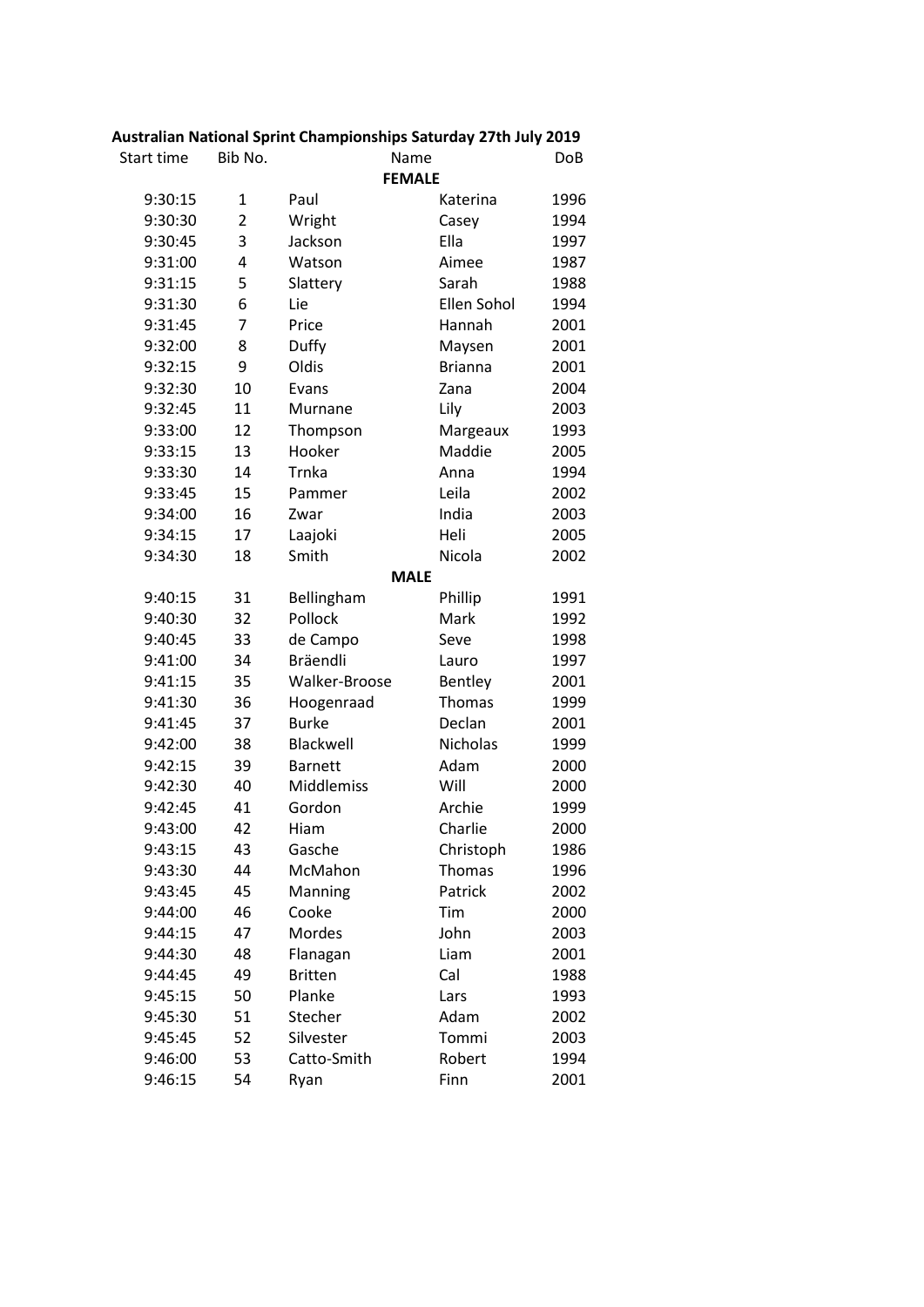# **2019**

# **Falls Creek**

# **Sunday 28th of July**

- 8:30 Course open for training
- 9:55 Course closed
- 10:00 Start Women's 10km Freestyle
- 10:45 Start Men's 15km Freestyle
- 12:30 Prize ceremony